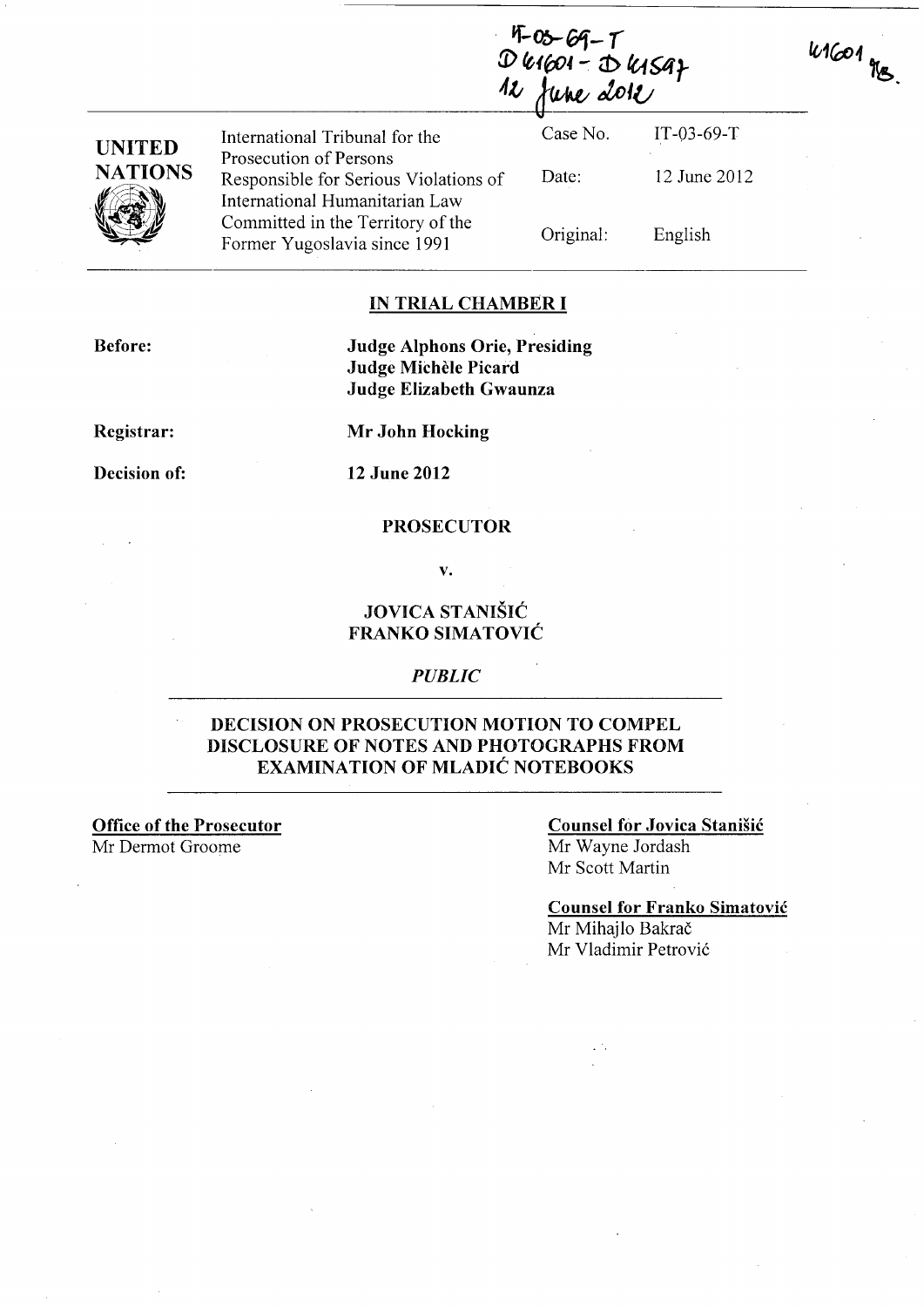# **I. PROCEDURAL HISTORY AND SUBMISSIONS OF THE PARTIES**

1. On 1 and 2 March 2011, Stanišić Defence expert witness David Browne examined military notebooks, written by General Ratko Mladić, in the presence of a Prosecution investigator for the purpose of preparing a report ("Expert Browne", "First Examination", "Notebooks", and "Browne Expert Report", respectively).' From 31 October to **11** November **2011,** Expert Browne conducted an examination during which photographs of the Notebooks were taken ("Second Examination").<sup>2</sup> Expert Browne made notes on both occasions.<sup>3</sup> On 20 and 21 March 2012, Expert Browne testified and also provided two pages with annotations of the notes he made during the examination of Notebook no. 16. These notes were admitted into evidence as exhibit P3110  $("P3110")$ .<sup>4</sup>

2. On 8 May 2012, the Prosecution filed a motion, pursuant to Rules 73 (A) and 94 *bis* (A) of the Tribunal's Rules of Procedure and Evidence ("Rules"), seeking an order to compel the Stanišić Defence to disclose the notes and photographs from Expert Browne's First and Second Examinations of the Notebooks ("Motion").<sup>5</sup> The Prosecution seeks such an order based on the following arguments: 1) the notes should have been included in the Browne Expert Report, since Expert Browne "confirmed" that the expert report was "incomplete", and therefore merit disclosure under Rule 94 *bis*  $(A)$ ;  $(6, 2)$  to ensure that the Chamber has all the information relevant to its evaluation of the Browne Expert Report;<sup>7</sup> and 3) in the interests of justice, to allow the Prosecution to maintain as complete a record as possible in relation to the Notebooks.<sup>8</sup>

3. On 22 May 2012, the Stanisic Defence responded, offering to contact Expert Browne to request that he disclose notes related to damage to the Notebooks that may have occurred during his examinations, and requesting that the Chamber deny the remainder of the Motion ("Response").<sup>9</sup> The Stanišić Defence submits that, with the exception of any notes related to potential damage to the Notebooks, the remainder of the requested notes and photographs are irrelevant to any issue

Exhibit D769 (Witness David Browne's Expert Report, dated 15 December 2011), pp. 1,3.

 $\overline{2}$ Browne Expert Report, p. 1.

 $\overline{\mathbf{3}}$ See, for example, T. 18436, 18438-18439.

Exhibit P3110 (Handwritten Notes Made by Witness David Browne). See also T. 18435-18440. The Prosecution  $\overline{4}$ had already been informed by its Evidence Unit of the possibility of damage to the Notebooks during Expert Browne's examination. See Motion, para. 11.

Prosecution Motion to Compel Disclosure of Notes and Photographs from Examination of Mladić Notebooks, 8 5 May 2012, paras 1,22.

 $\ddot{6}$ Motion, paras 5-6, 15.

 $\overline{7}$ Motion, paras 2,16-17.

 $\boldsymbol{8}$ Motion, paras 2,18-19.

Stanišić Defence Response to Prosecution Motion to CompelDisclosure *(sic)* of Notes and Photographs from Examination of Mladić Notebooks, 22 May 2012, para. 7.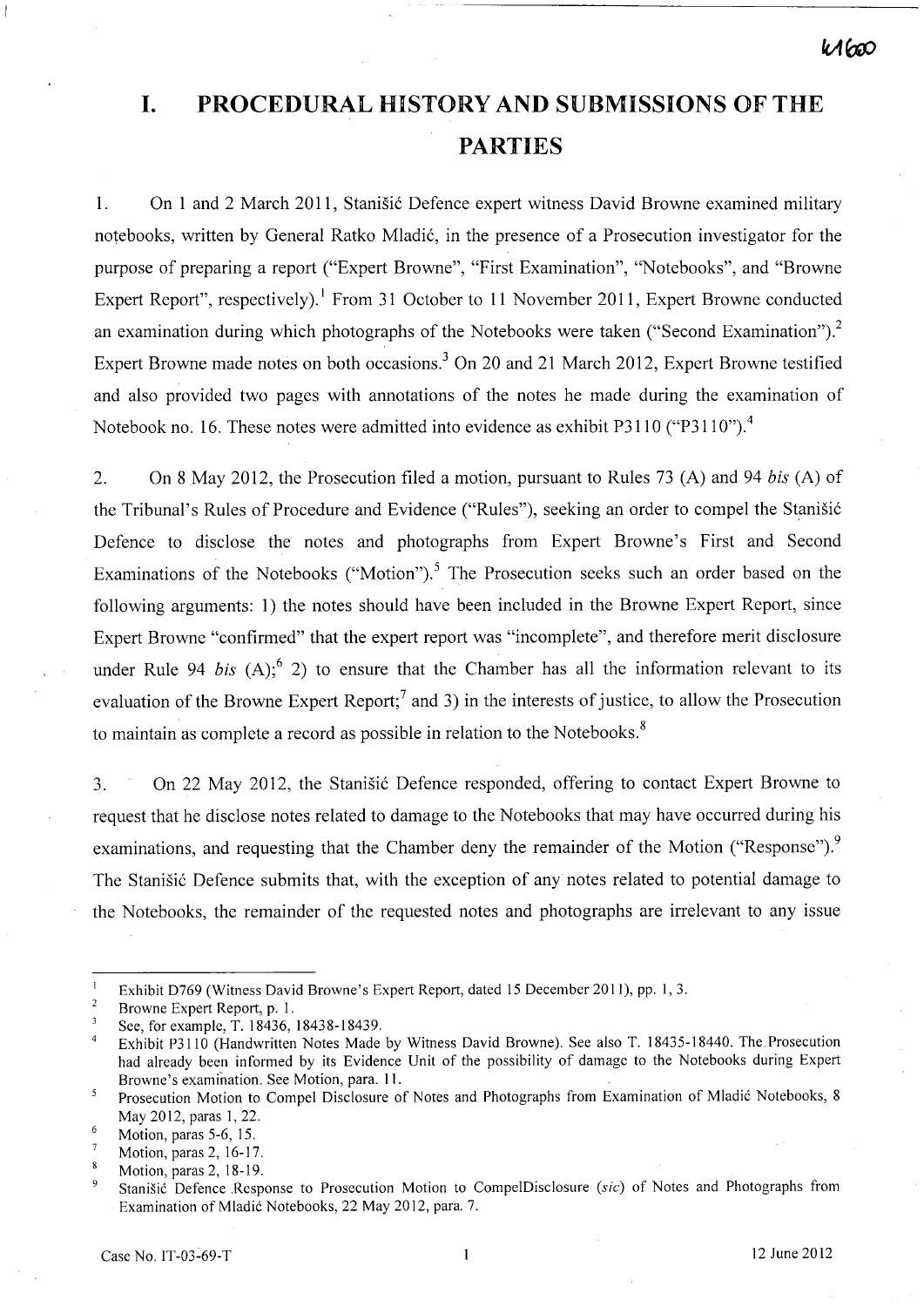before the Chamber.<sup>10</sup> In relation to the Prosecution's third argument, the Defence submits that the unequal treatment and standards in handling the Notebooks as between the Prosecution's own actions and those requested of the Defence suggest that the Prosecution seeks the notes and photographs for purposes other than documenting the chain of custody and that it has not been provided with any documentation of notes and/or protocols in relation to the Notebooks' treatment since they were seized by Serbian Ministry of Interior authorities ("MUP").<sup>11</sup>.

4. On 29 May 2012, the Stanisic Defence informed the Chamber and the parties that it had contacted Expert Browne the day before.<sup>12</sup> The Prosecution initially requested that the Motion be held in abeyance until Expert Browne responded.<sup>13</sup> On 31 May 2012, the Stanisić Defence informed the Chamber and the parties that Expert Browne had responded, after reviewing his notes, that no other Notebooks had been damaged outside of Notebook no. 16, regarding which the Prosecution had all his relevant notes.<sup>14</sup> The same day, the parties made further submissions in court.<sup>15</sup>

# **11. APPLICABLE LAW**

5. Rule 54 of the Rules provides, in relevant part, that, at the request of either party or *proprio motu*, a Trial Chamber may issue such orders as may be necessary for the conduct of the trial.

6. Rule 73 (A) of the Rules provides that either party may at any time move before a Trial Chamber by way of a motion, not being a preliminary motion, for appropriate ruling or relief.

7. Rule 94 *bis* (A) of the Rules provides that the full report of any expert witness to be called by a party shall be disclosed within the time-limit prescribed by the Trial Chamber.

 $\frac{10}{11}$  Response, para. 6.

Response, paras 2-6; T. 20035, 20040. In court on 31 May 2012, the Prosecution agreed to disclose any notes and any protocols related to the seizure and/or handling of the Notebooks not already disclosed to the Stanisic Defence. The Chamber therefore considers this aspect of the Response and the oral submissions in relation thereof to be moot and will not further address the matter in this decision. See T. 20042-20044.

<sup>&</sup>lt;sup>12</sup> T. 19855. Upon this statement being made, the Prosecution initially requested that the Motion be held in abeyance until Expert Browne responded. T. 19856. However, that same day, in an informal communication, the Prosecution notified the Chamber that, upon review of the Response, it wished to clarify that it still requests that the Chamber decide on the Motion, and that it wished to make a further submission in court on the matter. Later that day, also through an informal communication, the Chamber granted the Prosecution's request to make a further submission. That decision is hereby put on the record.

 $13$  T. 19856.

T. 20033.

<sup>&</sup>lt;sup>15</sup> T. 20034-20048. The Chamber notes that the Prosecution, in response to an informal exchange between the parties, preemptively argued that the notes and photographs do not constitute work-product and are therefore not privileged from disclosure. See Motion, paras 20-21. In the Response, the Stanisic Defence did not assert work-product privilege in relation to either the notes or photographs. However, on 31 May 2012, the Stanisic Defence did make an oral submission asserting that the notes and photographs were covered by work-product privilege. See T. 20036- 20037. For the reasons discussed in this decision, the Chamber considers this issue to be irrelevant to the disposition of this decision.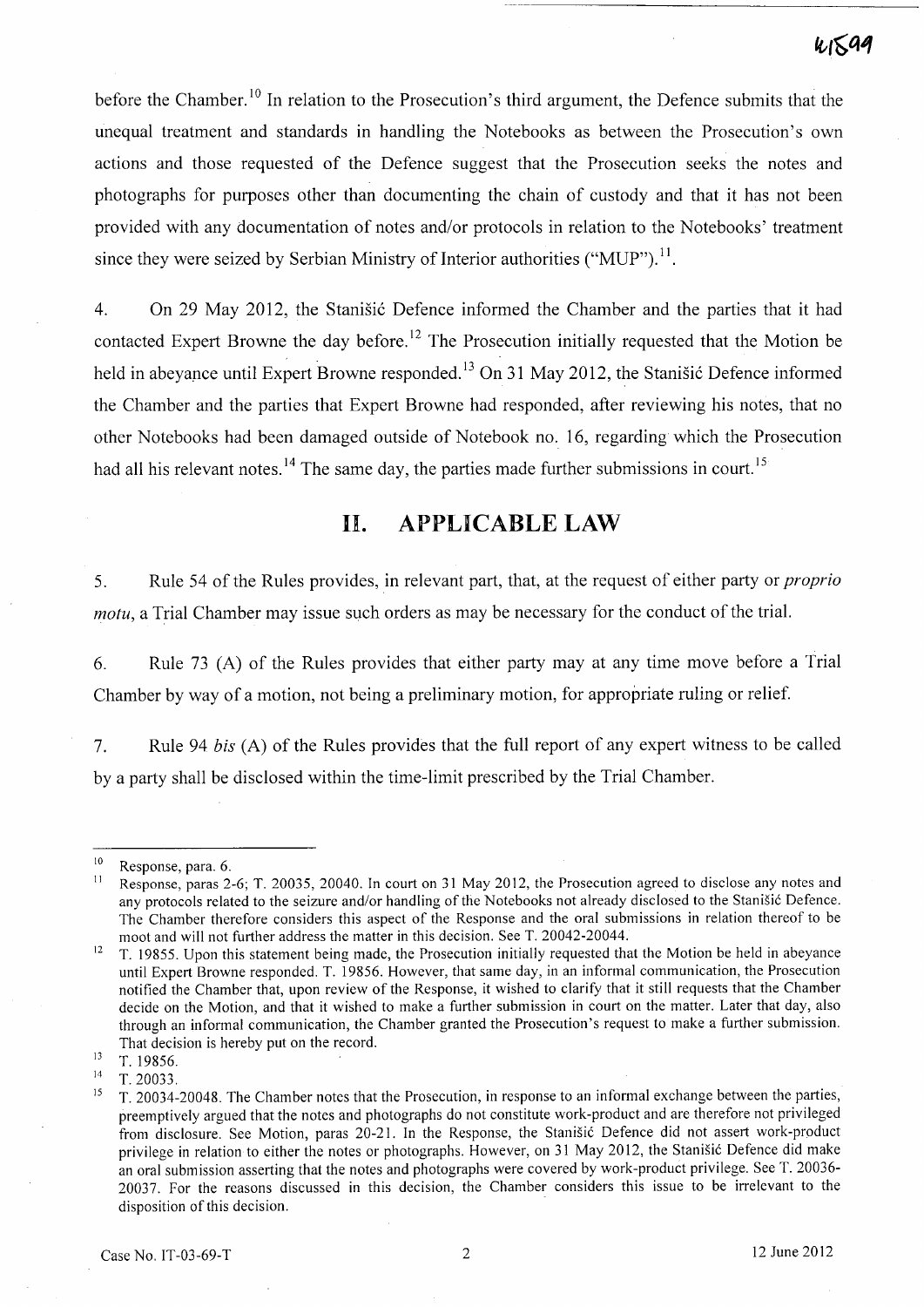8. This Chamber has held that an expert witness is required to give his or her evidence in full transparency of the established or assumed facts that he or she relied upon, and the methods used to form his or her expert opinion.<sup>16</sup> During the examination of an expert, parties may broach any issues that may arise with regard to documents drafted in preparation of such a report.<sup>17</sup> Rule 94 *bis* (A) of the Rules requires the disclosure of expert reports in full, but does not entail any obligation to disclose "documents drafted in preparation of such a report or early drafts thereof".<sup>18</sup>

## **Ill.** DISCUSSION

# A. Whether the Notes and/or Photographs are Subject to Disclosure Under Rule 94 *his* (A) of the Rules

9. In relation to the argument that the notes are a part of the Browne Expert Report, the Chamber notes that the expert report was admitted into evidence without objection by the Prosecution, notwithstanding its knowledge of the existence of the notes. Further, the statement relied upon by the Prosecution in its Motion as a "confirmation" has been taken out of context, given that it related to the comparison of misaligned or missing pages with specific pages of the Notebooks, potentially important to the parties based on the substance therein, a topic which Expert Browne did not evaluate.<sup>19</sup> The Chamber does not consider that the notes form a part of the Browne Expert Report. Rather Expert Browne's notes and photographs were created in preparation of the drafting of his expert report. Based on this Chamber's prior decision, the Chamber considers that the notes and photographs are not subject to disclosure under Rule 94 *bis* (A) of the Rules.

# B. Whether the Notes and/or Photographs are Necessary for the Conduct of the Trial Pursuant to Rules 54 and 73 (A) of the Rules

10. The Prosecution brings its Motion pursuant to Rule 73 (A) of the Rules. In order for the Chamber to grant the specific relief requested, i.e. to order the disclosure of the requested materials, the Chamber must consider whether it can grant the order under Rule 54 of the Rules.

<sup>&</sup>lt;sup>16</sup> Decision on Stanišić Request for Order of Disclosure of Materials Related to the Admissibility of the Expert Report of Reynaud Theunens, 11 March 2011 *("Stanisic and Simatovic* Disclosure Decision"), para. 19, citing *Prosecutor*  v. *Ante Gotovina et aI.,* Case No. IT-06-90, Decision on Disclosure of Expert Materials, 27 August 2009 *("Gotovina* Decision"), para. 10.

<sup>17</sup>*Stanisic and Simatovic* Disclosure Decision, para. 20; *Gotovina* Decision, paras 10-11.

<sup>&</sup>lt;sup>18</sup> *Stanišić and Simatović* Disclosure Decision, para. 20.<br><sup>19</sup> T 18412 In this respect, the Browne Expert Ber

<sup>19</sup>T. 18412. In this respect, the Browne Expert Report makes clear that Expert Browne did not evaluate the Notebooks in relation to any of the used or admitted excerpts, but rather reviewed each as a distinct, comprehensive document. There is no indication that Expert Browne was aware of the portions of the Notebooks that contain alleged statements or activities of the Accused, nor are any of his conclusions based on an evaluation of the content of the Notebooks in any way. See Browne Expert Report, Sections·2-5.